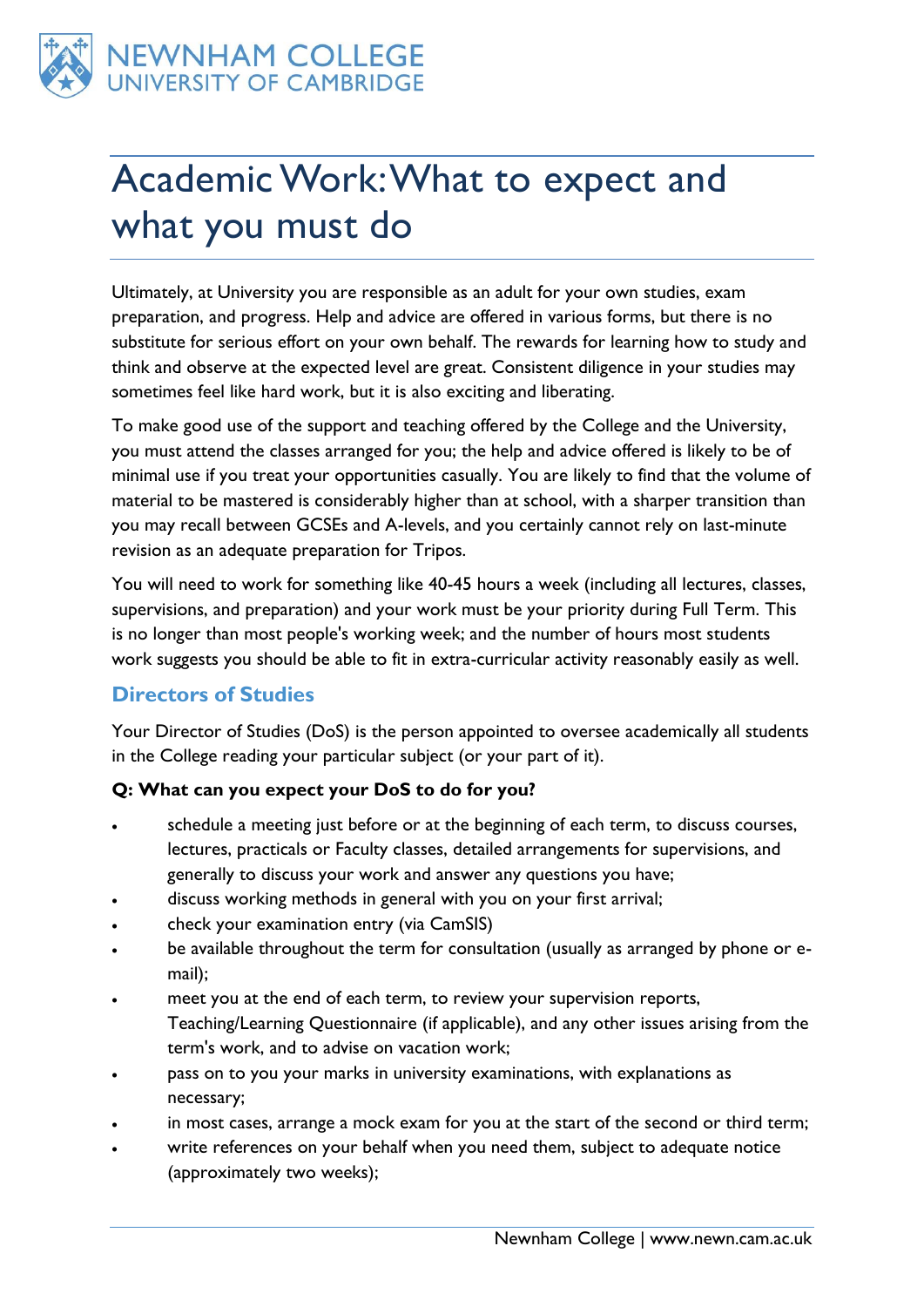treat what you say confidentially.

#### **Q: What should you do for your DoS?**

- read your email regularly for notices and messages that apply to you, and attend beginning and end of term meetings.
- read carefully all the material distributed to you by the College and by your Faculty/ Department;
- fill in forms promptly and accurately and return them without delay to the appropriate place; they are important and that is why we have them;
- consult your DoS promptly about any difficulties you are having with your studies.

# **University Lecture(r)s**

#### **Q: What can you expect of your lecture(r)s?**

- an organised presentation of the course material in most science courses a more or less exhaustive presentation (if not always immediately digestible);
- guidance as to what further reading is necessary, or what books present similar material;
- care to ensure that the class is broadly following the lecture, and willingness to address questions raised from the floor – though you can't raise many individual points in large classes;
- readiness to answer individual questions at the end of a lecture if you don't have to be somewhere else almost immediately;
- depending on the course and the lecturer, handouts with more or less detailed notes, and sets of questions suitable for supervision work.

#### **Q: What should you do in lectures?**

- be there if your DoS recommends they may not all be equally useful, but the ones you don't attend will be no use to you at all, and most students who in the past have claimed to learn better independently have got low marks in the Tripos;
- think carefully throughout about what is being said at the time every hour is precious;
- write detailed notes summarising what is said, for later use with supervision work or exam revision, even if a handout appears to do this for you – there is no more effective way of fixing it in your mind.

You won't have time in most cases to rewrite more than a small proportion of your notes subsequently, or even to read through all your handouts towards the end of the year. You may like to try rewriting your notes during the vacations, when you might expect to condense them to a third of their original length by recording the main points, omitting anything of which you are already confident.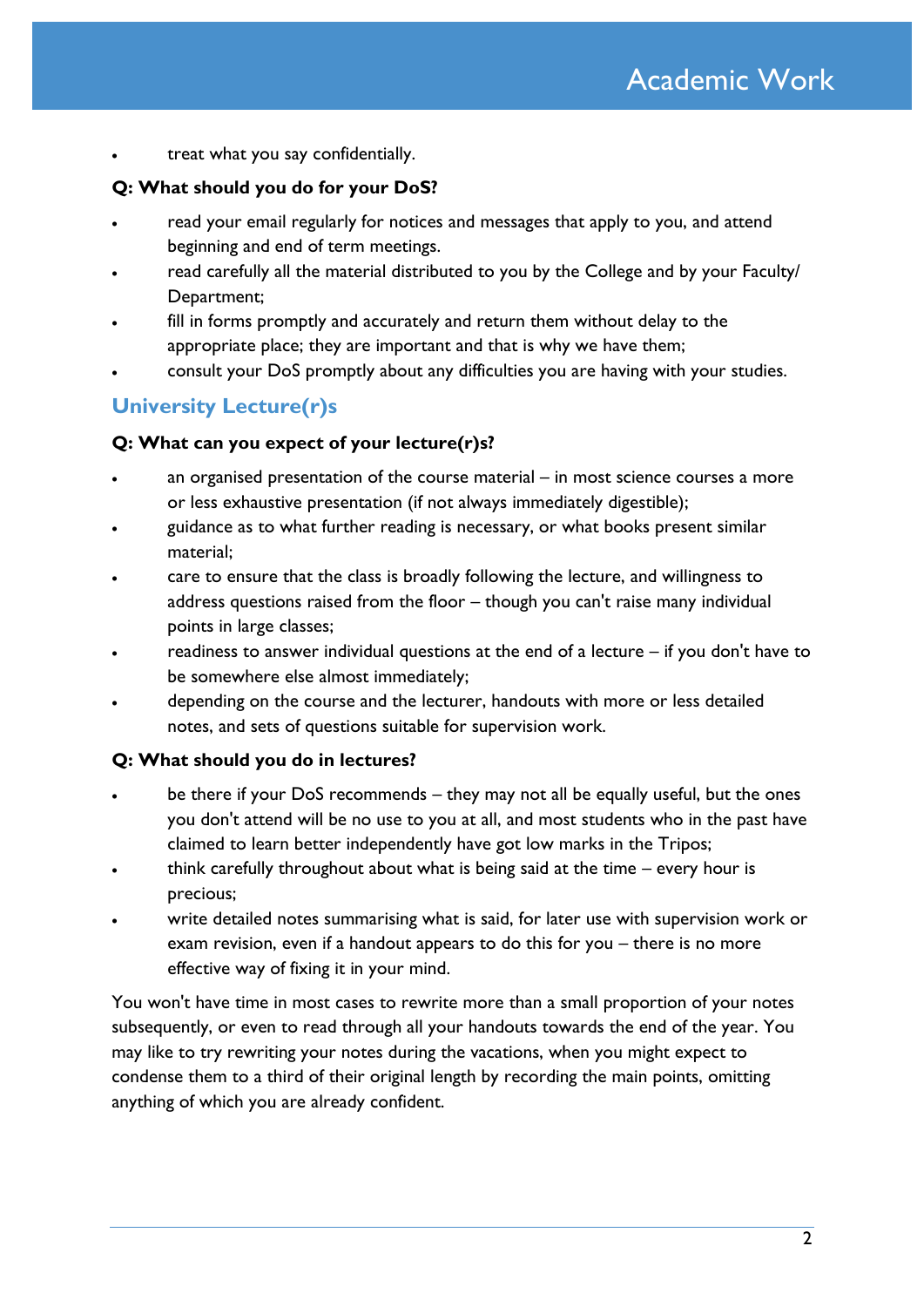## **Supervisions**

You will usually see one or more supervisors on a weekly or fortnightly basis. In some subjects supervising is one-to-one, but in most subjects there will be between two and four students at each supervision (occasionally more, in which case the supervision is more like a seminar). Many supervisions will take place at Newnham, but some may take place elsewhere, by negotiation between you and the supervisor. It is likely that your DoS will supervise part of your course himself or herself.

The purpose of supervisions is solely to help you in your studies: examiners, not supervisors, test your abilities. However, supervisions will call for considerable preparation on your part – quite possibly the largest part of your time. At their best, they are the most useful part of the entire Cambridge system, and you should enjoy them as well as feeling you are making progress. If you feel either intimidated in supervisions, or consistently bored, then something is wrong. There will probably be a way of putting it right, so long as you talk to someone about it (see below). Your DoS will tell you how many supervisions you can expect from each supervisor; if you feel you need more as the term progresses, consult your DoS again.

#### **Q: What can you expect your supervisor to do for you?**

- as far as is practicable, to give you a full hour of teaching;
- to encourage your involvement in the group;
- to explain how to prepare for supervisions;
- to set specific and reasonable written work to be done in advance, and to give you a clear means and deadline for its submission;
- provided you hand it in by the agreed deadline, to read / correct / annotate your written work as appropriate before the supervision;
- to address your particular needs as well as the background of the topic being addressed (but you cannot expect to be spoon-fed for examinations: there is too much material to cover);
- to offer a constructive response to your questions and problems, and to show respect for your own ideas;
- to give advice on how to tackle the relevant examination paper(s);
- to offer on request the opportunity to talk in confidence about any problems you perceive in the supervisions or with your work.

#### **Q: What should you do for your supervisor?**

- complete the work set to the very best of your ability consult other students about it by all means, but always write your own answer finally and make sure your supervisor knows if you have worked with someone else;
- hand in your work on time;
- contribute actively to the supervision, offering your ideas and opinions; a supervision is a two-way process not a lecture, and supervisors respond better to someone who demonstrates enthusiasm for the subject;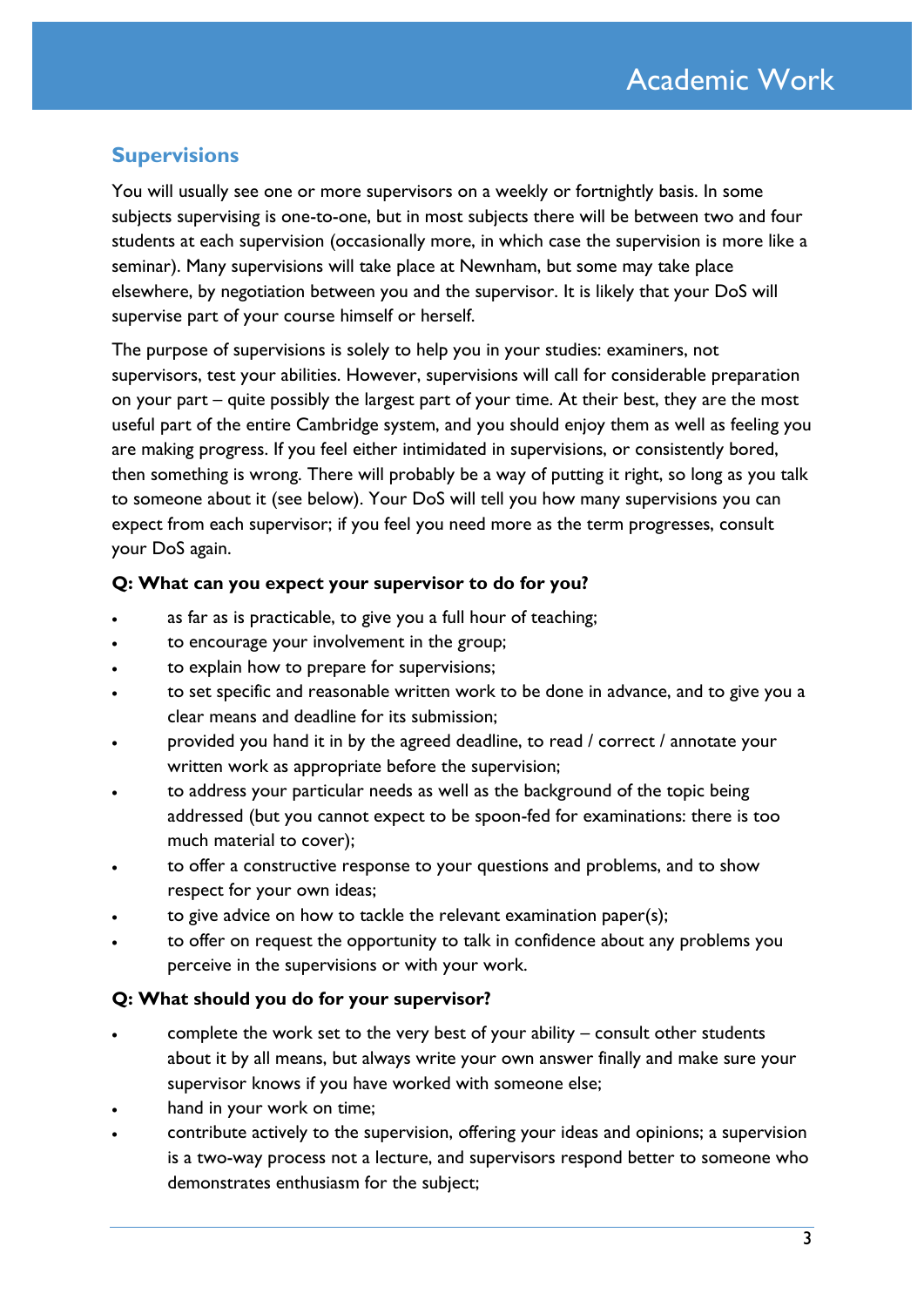- turn up on time to every supervision;
- contact your supervisor in good time if you can't make the supervision or can't complete the work set.
- familiarise yourself with the College's, University's and Department's plagiarism policies

You cannot expect your supervisor to rearrange a supervision to suit you, except in exceptional circumstances, but may try to negotiate this – preferably when the whole group is together at an earlier supervision; your supervisor may also need to negotiate alternative times occasionally.

#### **Q: Who are supervisors?**

Many different kinds of person act as supervisors: they may be Lecturers, Readers or Professors; 'Post-docs' or Research Fellows (young academics who have recently finished their PhD); or Research Students (currently working for their PhD) – often particularly helpful, being close to your own stage. They may be Fellows of Newnham, or of another College; they may have no college connection at all – or even occasionally no university connection.

They are all engaged in research in their own field however; none is able to spend more than a small part of their time supervising, and their time is usually under greater pressure than yours. Indeed a growing number of academics are reluctant to supervise at all. Securing good supervisors for their students is one of the most demanding aspects of your DoS' job; you can help by ensuring they never feel treated casually.

#### <span id="page-3-0"></span>**Feedback**

A great deal of feedback on your work is built into the Cambridge system: you will continually be submitting work to supervisors and getting it back with their comments, written and oral. Towards the end of each term each supervisor writes a short individual supervision report on your work: this is seen by your DoS and your Tutor, and your DoS discusses it with you. Most of these reports are submitted and held on-line in a system called CamCORS; you can read them yourself at any time after your DoS has released them at [www.camcors.cam.ac.uk](http://www.camcors.cam.ac.uk/) (accessed via your 'Raven' password).

If you feel a supervisor is not giving you as clear an idea as you would like of the standard of your work, you should certainly feel free to ask for more information on this. [CamCORS](http://www.camcors.cam.ac.uk/) reports include and estimate of the standard of your term's work in relation to the usual Tripos classes (1st, 2i, 2ii, 3rd).

There is commonly an opportunity for you to provide feedback to the Department/Faculty at the end of a lecture course. Do take this when it is offered: the comments received are carefully considered by Departmental Teaching Committees, and may well affect the course the following year.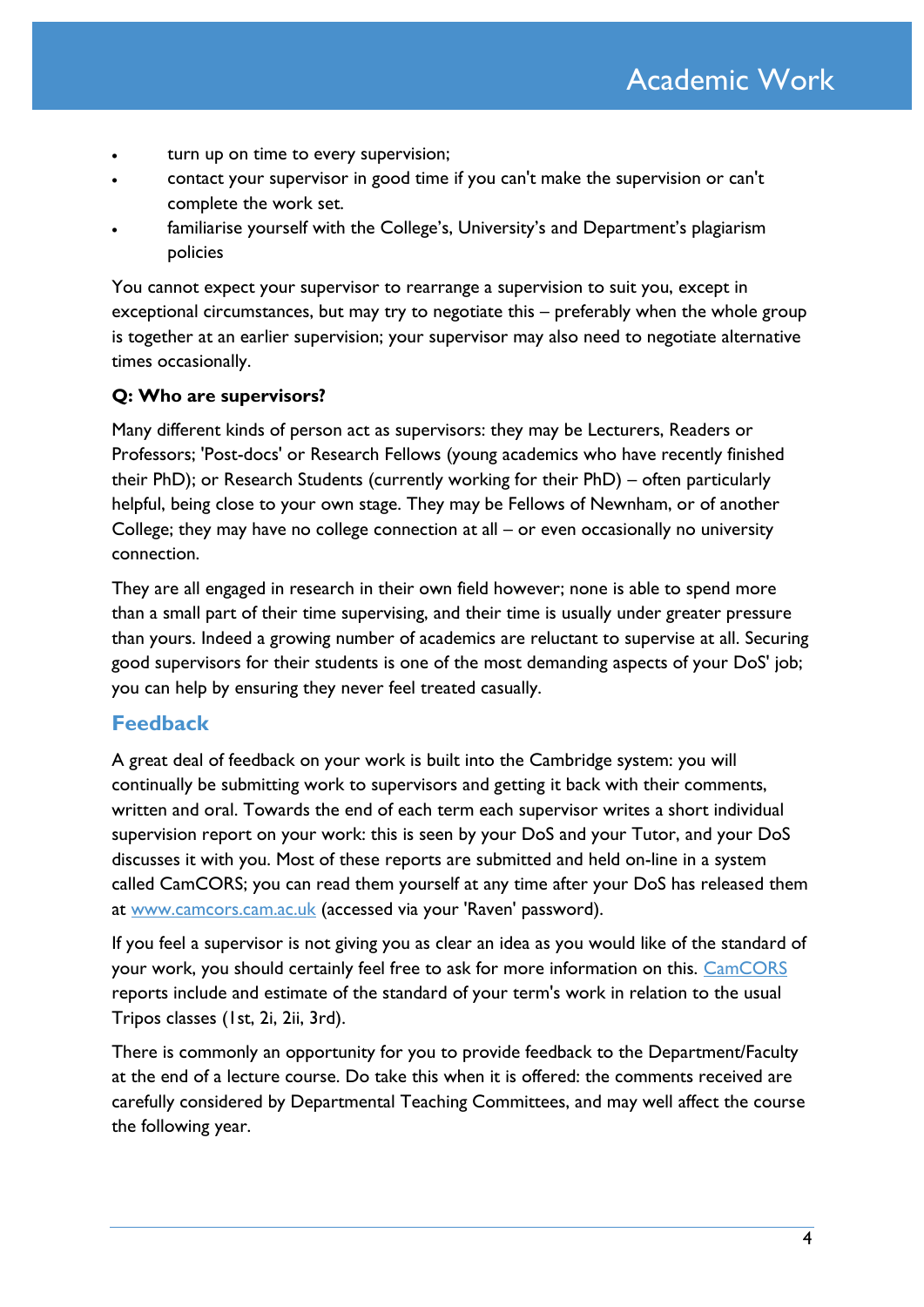Within the College, you are invited twice a year to complete a Teaching/Learning Questionnaire (TLQ) which asks you to comment on your own work, your progress, and on each of your supervisors. One copy of this form goes to your DoS who discusses it with you at your end-of-term meeting and may if appropriate take action in respect of unsatisfactory supervisors (or pass on your appreciation to good ones). The form also goes to the Senior Tutor. Don't wait until you are asked if you feel things are not going well, or if you have suggestions for improvement; it is better to deal with such matters as they arise. Your DoS will be the normal first port of call on your own behalf, or in respect of difficulties with supervisors; any difficulty with your DoS can be taken to your Tutor or the Senior Tutor.

### **Vacations**

Vacations are a very important part of the academic year for Cambridge students. Although lectures, supervisions etc. are confined to the eight weeks of Full Term, you need to work for at least another two or three weeks in the winter and spring vacations. It is particularly critical to make a serious start in the winter vacation by revising the preceding term's work: the volume of material to be covered is far greater than at school, and it is a serious mistake to imagine you will be able to revise it in the short period immediately before the summer examinations.

#### **Examinations**

You are expected to sit an examination each year: in the rare cases where there is no University Tripos or Preliminary Examination (e.g. the first year in English), a College Prelim is set instead. Most examinations take place during three weeks in the second half of the Easter (summer) Term – from mid- May to early June. Arts students often have a lighter timetable accommodating revision in the preceding weeks, but most scientists have their usual full timetable until a week or so before the exams.

Most examinations take the form of three-hour written papers, which will not be familiar to all of you; you may find it helpful to practise entire papers in this format as well as answering some individual questions to time. Scientists in particular will find that looking at past papers early in the year, noting the number and depth of questions asked, and their distribution between topics, enables you to use your time more effectively during the rest of the year. Arts students will want to practise writing essays by hand in the limited time allowed during an examination, which involves a rather different technique from that called for by supervision essays.

As far as possible, at least one mock paper is arranged for all first-year students (usually in January but sometimes in April) to help with preparation for the three-hour University Tripos examinations. Your DoS will discuss your performance in this with you; a low mark is not necessarily cause for serious alarm, as your skills will have developed by the time of the Tripos examinations, but may indicate that you have not learned enough of the course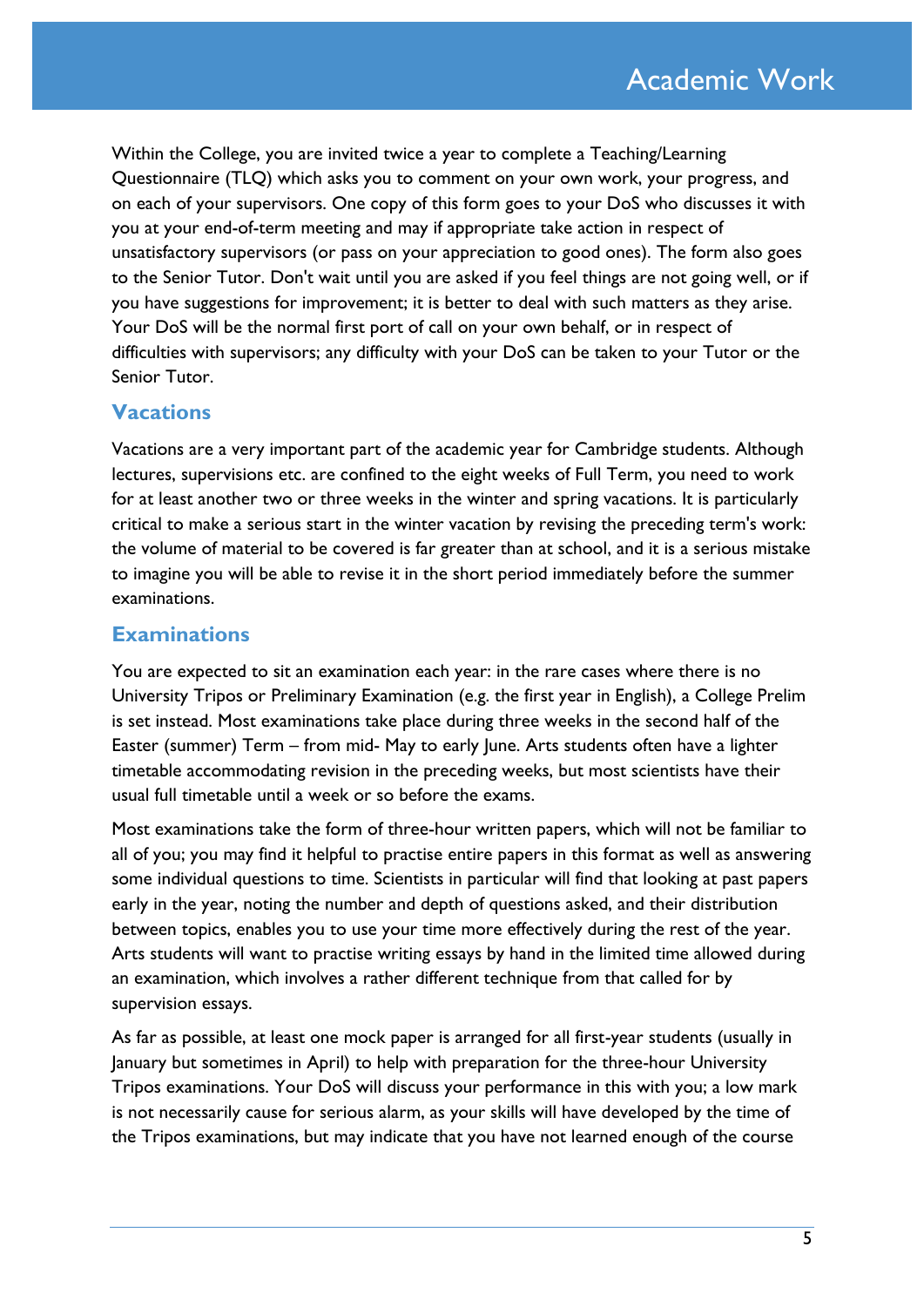content over the winter vacation – a salutary warning, as you will certainly not have enough time in the spring vacation to learn it all.

Though others will check your entry, it is up to you in the first instance to enter yourself for the right papers via CamSIS (when prompted, during the Michaelmas Term). Cambridge marks examination papers and publishes the results unusually quickly – almost all by the end of June. You will be able to see your class and some further information online, via CamSIS. It is the responsiblity of your DoS will pass on marks with explanations as necessary. Around 20% of students commonly get a first, and half a 2i (fewer in early years and more in finals).

We are concerned that all our students should do well at Cambridge. We may formally review the progress of any student ranked low in their exams in order to identify any problems and help them improve. Students are required to pass their exominations at an honours standard to be allowed to continue. See [What happens if I fail?](http://www.newn.cam.ac.uk/student-life/student-information/student-handbook/student-procedures-and-guidance/) for further information.

## **Prizes and Scholarships**

Newnham awards Prizes to all those who achieve first class results in a University examination. In Newnham the Prize awarded for a First is £100, but in addition, to those returning to Newnham in the following Michaelmas Term, a scholarship with the exceptional value of £500 is awarded. Scholars are asked to sign the Register of Scholars at Solemn Admissions at the beginning of Michaelmas Term, and are invited to attend the Freshers' Feast in the Michaelmas Term.

# **Change of Tripos**

Cambridge offers some degree of flexibility in that the Tripos Regulations allow for changes between many subjects at the end of your first and/or second year. However, in most cases students take the same examination papers in the new subject as people who have studied it in earlier years too. Accordingly, before permitting a change of subject, Newnham requires that the new (receiving) DoS is satisfied both that you have the necessary aptitude for the new subject (which may involve setting an ad hoc test, and/or a minimum specified class in your current subject) and that the necessary teaching resources are available. The College tries to accommodate reasonable requests from students who have worked hard. A change of subject normally requires a 2i as a condition for change.

A change of Tripos that involves a fourth year of study needs special consideration and proof that funds are available.

Your Tutor can advise about any possible change of subject, and will oversee the process (including consulting the Regulations to establish definitively what is possible); you also need to talk to both new and old DoS, and will want to consult students reading the new subject – the new DoS will be able to provide names if necessary – so as to be sure you have a realistic idea of future years in both old and new subjects before coming to a decision.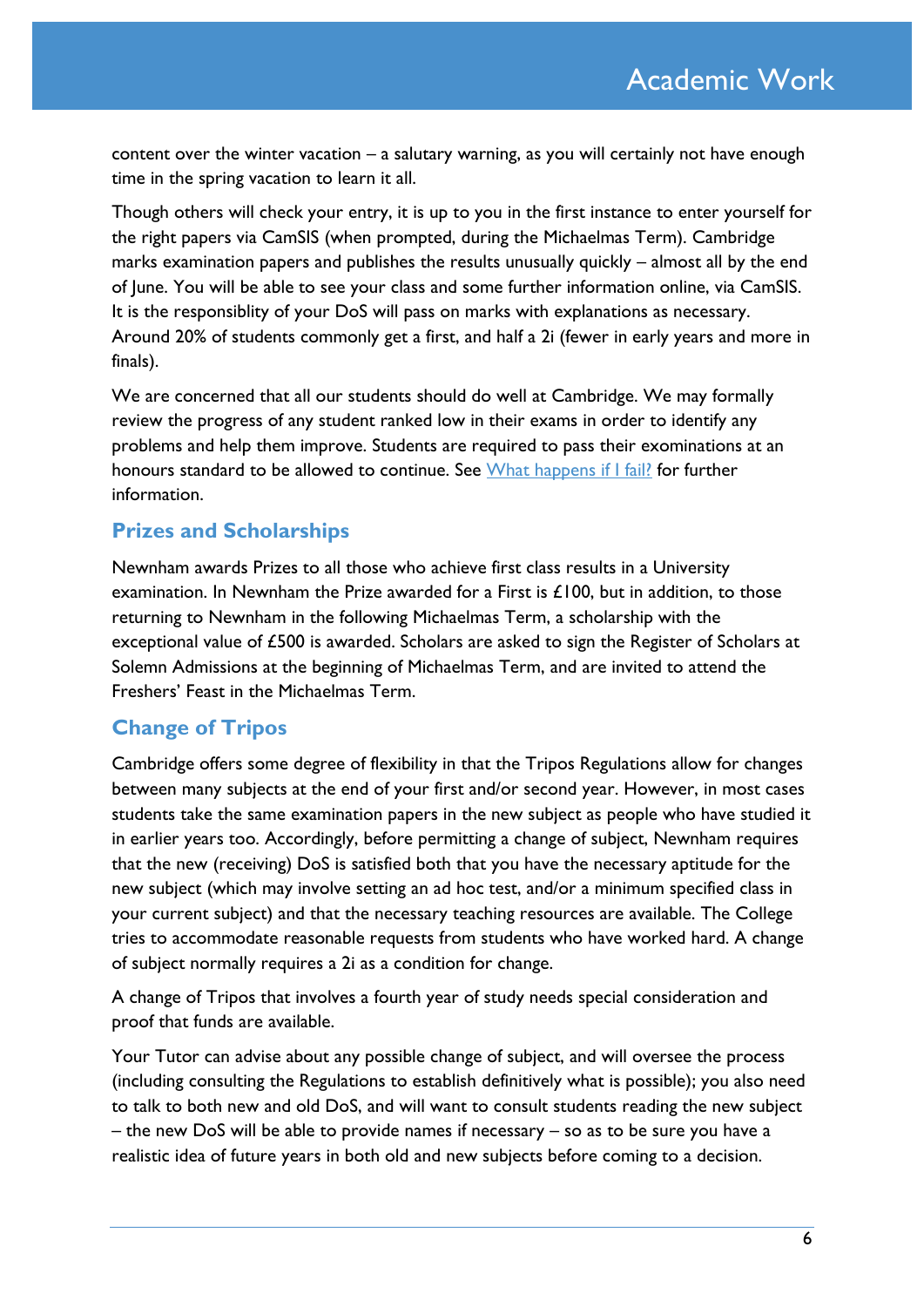## **Problems with supervisions**

In most cases supervisions run smoothly enough and provide a stimulating environment for learning. They are individual and inter-personal rather than off-the-shelf occasions, however, and things can go wrong, not necessarily always the fault of either the supervisor or the student. There may be problems with supervision group dynamics, a supervisor's expectations of you, or your own expectations of what you should be able to do; it may also be that you are putting altogether too much or too little time into preparation.

It may help to note a few particular problems that may arise, with suggestions for resolving them; you can always ask your supervisor for a private word at the end of a supervision or at some other time.

- **Problem:** Someone else or even the supervisor never allows you to get a word in edgeways.
	- **Response:** Mention the problem to your supervisor; perhaps ask the other student(s) to be less pushy; if the problem persists, ask if the groups could be rearranged.
- **Problem:** You find it difficult to contribute to the discussion anyway.
	- **Response:** There can be a number of reasons for this not unusual but demoralising problem. You may not feel what you have to say is worth listening to; you may be finding the subject confusing; or you may feel you can't say what you want so well orally as in writing. Whatever the reason, talk to your supervisor early: it gets harder to intervene the longer you stay silent. The supervisor may be able to draw you in gradually; specific preparation (e.g. making a list of questions to ask) may also help. A supervision is a unique occasion for the interchange of ideas and you stand to lose a great deal if you let it drift passively by. You will need similar oral skills in almost any profession subsequently, and they can be learned – so practise them now.
	- **Problem:** You have no idea how well or how badly you are doing in the subject.
		- **Response:** Ask your supervisor for a clearer indication of the standard of your work at present (in relation to individual pieces of work if you like), and how they anticipate it developing over the year. See also the section on [Feedback.](#page-3-0)
- **Problem:** You do not feel you are learning much from your supervisions.
	- **Solution:** Ask your supervisor if the time can be spent differently, or simply raise more questions yourself – the content of the hour is up to you as well as the supervisor. If this does not work, talk to your DoS.
- **Problem:** You come away from supervisions feeling negative about your work and your ability in the subject.
	- **Solution:** You may of course simply be underestimating your ability to do well in the long run (see above); your supervisor or DoS should be able to offer some perspective on this. You may not have done all the work you